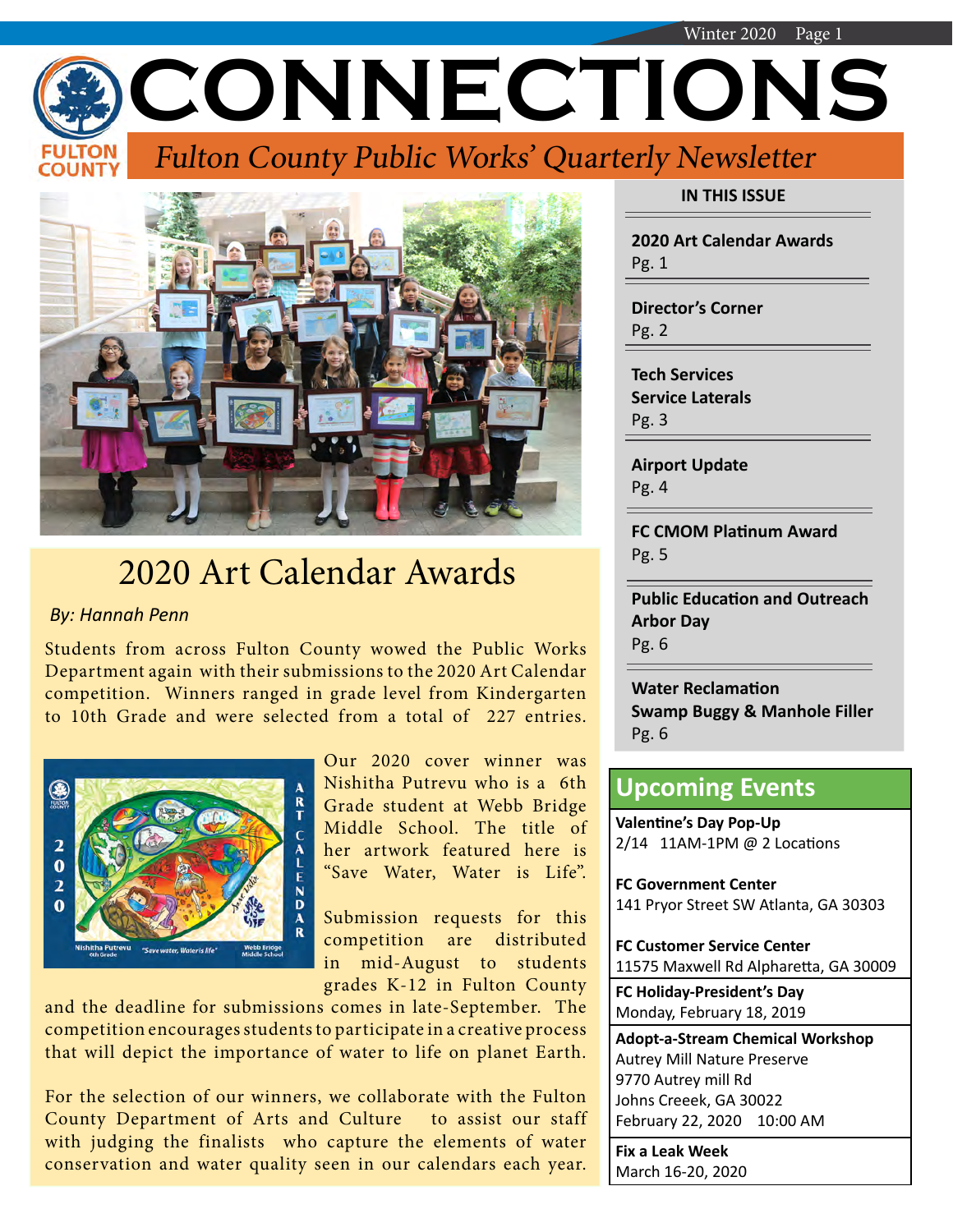#### |Connections~Fulton County Public Works Winter 2020 Page 2

## Director's Corner *By: David Clark*

2020 will continue to bring changes to our compensation as Human Resources, with the support of the Board of Commissioners and Manager's Office, continues to address many of the pay-related concerns employees have raised over the years.

Once again, the Board of Commissioners fully funded the

Pay-for-Performance program as part of the 2020 operating budget. As many of you know, the Pay for Performance program has two main elements:

1) an overall customer service goal of 80% of all Fulton County residents being satisfied or extremely satisfied with the level of service provided, and

2) five key performance measures tied directly to Public Works providing services to the citizens. Overall, Fulton County, as a whole, achieved an 84.6% satisfaction rating for Customer Service in 2019. This rate was an increase from 2018 and the first element was achieved.

It is with great pride that I can announce that Public Works have met all of our 2019 key performance measures. Therefore, Public Works staff, who has been employed with Fulton County since July 24, 2019, should expect to receive a bonus a little more than 3% of your base salary for our hard work in 2019. All bonus checks will be presented to staff on February 21st. It will

be a separate check issued that will be subject to normal taxation rates and retirement program contributions.

However, a more important change to our compensation program will occur in July with the implementation of the Incremental Compensation Strategy. As many of you know, for each pay grade there is a minimum and maximum salary. It was always the intention of the 2015 Archer classification study to spread employees across the pay grade. However, when the Archer study was implemented most employees were assigned a salary near the low end of the pay grade. Currently, 85% of all Fulton County employees are compensated at a salary found in the lowest 25% salary range of the pay grade. Human Resources has been working on correcting this and to better acknowledge those employees who have served Fulton County for years.

Later in February, all employees will receive information from Human Resources identifying what salary they should be receiving in their pay grade based on their years of service. For those employees that will receive salary increases, it will occur over a two year period. The first salary adjustment will occur on July 3, 2020 and the second adjustment in 2021. After the second adjustment, your salary should correspond to the number of years of service you have given Fulton County. It is the intent of Human Resources to continue progressing employees towards the maximum salary every three years.

Thank you all for your commitment to Customer Service and efficient operations of Public Works in 2019. I know that it is all of our intentions to continue raising the delivery of services provided to the resident of Fulton County in 2020.

|  | <b>By the Numbers</b><br>October -December 2019 |                                                              |  |  |  |
|--|-------------------------------------------------|--------------------------------------------------------------|--|--|--|
|  | 2390.45 MG                                      | <b>Total Potable</b><br>Water Distributed                    |  |  |  |
|  | 8.27 %                                          | Non-revenue water<br>(annualized)                            |  |  |  |
|  | 103                                             | <b>Small Meters</b><br>Replaced                              |  |  |  |
|  | 3733.65 MG                                      | <b>Total Wastewater</b><br>Treated                           |  |  |  |
|  | 196.04 acres                                    | Sewer Easement<br>Cleared                                    |  |  |  |
|  | 430                                             | Water and Sewer<br><b>Permits Processed</b>                  |  |  |  |
|  | 28.68 MG                                        | <b>Reuse Water</b><br>Provided (JCEC)                        |  |  |  |
|  | 16.46 MG                                        | <b>Reuse Water</b><br>Provided<br>(Little River)             |  |  |  |
|  | 1<br>YTD:27                                     | <b>Sewer Overflow</b><br>$>10,000$ gallons<br>(major spill)  |  |  |  |
|  | 5<br>YTD:36                                     | <b>Sewer Overflow</b><br>$<$ 10,000 gallons<br>(minor spill) |  |  |  |
|  | 5,147                                           | People Reached by<br>PEO Staff                               |  |  |  |

**Public Works**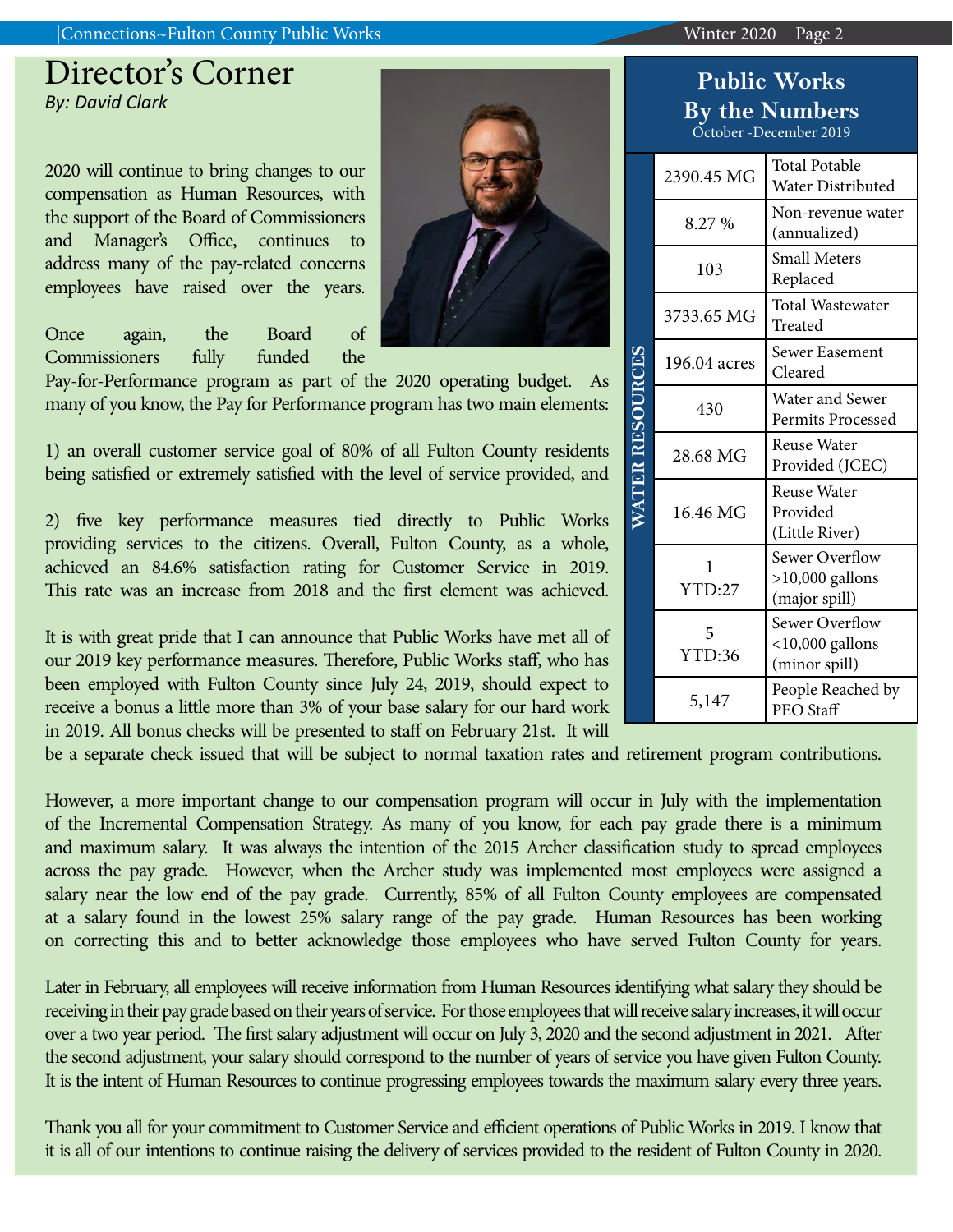## **Technical Services: The Need to Protect Your House from Sewer Backups**

#### *By: Abdul Akbar*

Fulton County Department of Public Works receives weekly calls about residential sanitary sewer backups. On average, these repairs cost the homeowners around \$2800. Depending on the severity of the problem these costs can increase to repair the sewer laterals.

Once a sewer connection is made, the property owner accepts responsibility for the maintenance and operation of their service laterals, the pipe connecting their property to Fulton County's sanitary sewer line. In the same way a homeowner would replace the driveway if it was damaged, they are also responsible for replacing or repairing a damaged service lateral.



The risk will be reduced if customers perform the necessary precautions to protect and prevent blockages and damages to the service lateral. The Insurance Information Institute recommends homeowners observe to the following steps to reduce backups in your sewer lateral:

- 1. Never pour grease down the drain. When fat, oil, or grease is poured down a drain it cools and becomes solid, and can block the flow of any liquid in the sewer lateral.
- 2. Never put products other than toilet paper into your sewer. Paper towels, diapers, hygienic "flushable" wipes and feminine products can completely block a sewer line.
- 3. Homeowners should periodically cut tree roots and avoid planting trees and shrubs near sanitary sewer laterals. If needed, a plumber can help identify the location of the service lateral. Roots are attracted to the moisture and temperature of the service lateral. Based on the weekly calls we receive, the greatest number of sewer lateral failures are the result of root intrusions.
- 4. For older homes, have a plumber inspect the condition of your sewer lateral. If your lateral is in questionable condition, you should replace the lateral with plastic pipe. This will reduce the chance of tree roots entering you sewer line and creating any blockage.
- 5. Consider installing a backwater prevention valve. A properly installed and maintained backwater valve will prevent sewage from backing up into your home if there is a problem with your sewer lateral.

These tips can help homeowners avoid costly repairs to their sewer service in the future. For additional information, regarding service laterals and repair responsibilities, contact Abdul Akbar at (404) 612-7518.

| <b>Welcome New Employees!</b>                             |                                  |  |  |  |
|-----------------------------------------------------------|----------------------------------|--|--|--|
| <b>Wayne Allick</b>                                       | <b>Ebony Jones</b>               |  |  |  |
| <b>Professional Engineer</b>                              | <b>Environmental Water Tech</b>  |  |  |  |
| <b>Charles</b> Lee                                        | <b>Grady Cochran</b>             |  |  |  |
| <b>Environmental Water Tech</b>                           | Supt. Water & Sewer I (returned) |  |  |  |
| <b>Falade Fonville</b><br><b>Environmental Water Tech</b> |                                  |  |  |  |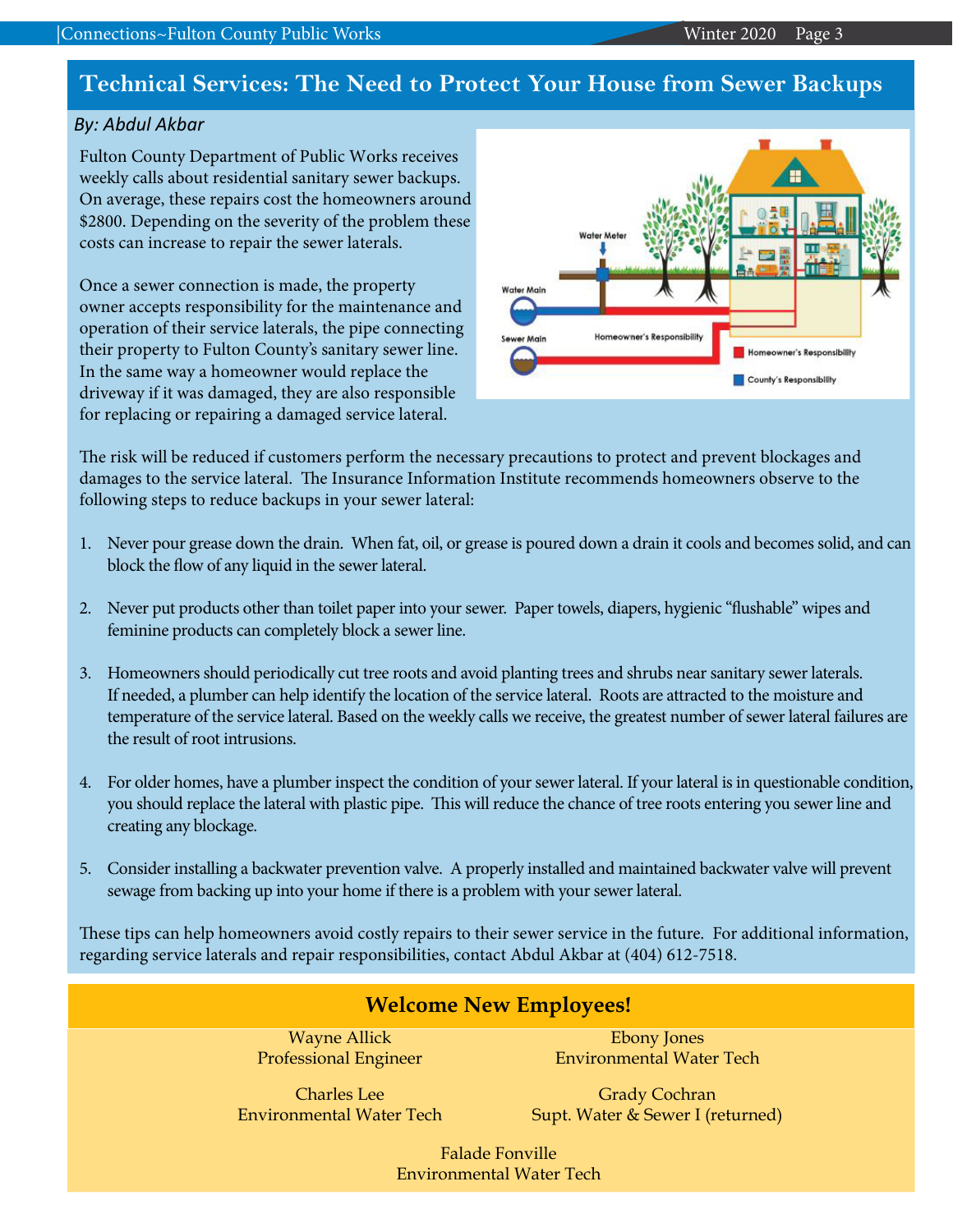



The average U.S. household loses nearly 10,000 gallons of water every year to leaks, and 10% of homes have leaks that waste 90 gallons or more each day! Many of these leaks can be easily fixed by a homeowner without many tools or expensive replacement parts. Finding and fixing some common household leaks can save money and water bills and potentially prevent water damage to your home.

To encourage residents to find and fix household leaks, Fulton County will join the U.S. Environmental Protection Agency's WaterSense program in celebrating Fix a Leak Week, March 16th through the 22nd, 2020. During the entire month of March, customers

can pick up leak detection checklists and dye tablets in the Public Works lobby on the 6th floor of the Fulton County Government Center. You can also download a checklist at [https://www.fultoncountyga.gov/services/water-services/](https://www.fultoncountyga.gov/services/water-services/water-conservation) [water-conservation](https://www.fultoncountyga.gov/services/water-services/water-conservation)

A few simple things you can do to check for leaks are:

- Turn off all water fixtures, read your water meter, then wait two hours (without turning water on) and read it again. If the number has changed, you probably have a leak.
- Check for toilet leaks by dropping dye tablets or food coloring in the water of your toilet tank. If the dye shows up in your bowl after 10 minutes without flushing, you've got a leak.
- Look for water dripping or running around showerheads, faucet gaskets, and pipe fittings.
- Visit [epa.gov/watersense/fix-leak-week](http://epa.gov/watersense/fix-leak-week) for videos and other resources.

For more information about water conservation or Fix a Leak Week events, contact Amy Warnock at (404) 612-8006 or [amy.warnock@fultoncountyga.gov](mailto:amy.warnock%40fultoncountyga.gov?subject=Fix%20a%20Leak%20Week) .

## Rebranding the Airport

#### *By: Tim Beggerly*

As a part of the recently adopted Visioning Plan for the Fulton County Airport – Charlie Brown Field, a rebranding of the airport was also approved.



The rebranding will complement the Visioning Plan, recognize the airport's corporate status, and also assist with changing the perception of the Fulton Industrial District. The BOC

approved the new name of the airport, Fulton County Executive Airport – Charlie Brown Field, which doesn't seem like a big change, but we are now known as the only "Executive" airport both in Atlanta and the State of Georgia.

A logo was also approved by the FC Management Team and will be featured on all new print material and vehicles for the airport. The logo uses the characteristics and colors of the recently updated FC logo. We are excited to have our own brand and personality here at FTY (the flight signature for Fulton County Executive Airport) and look forward to sharing it with the aviation community.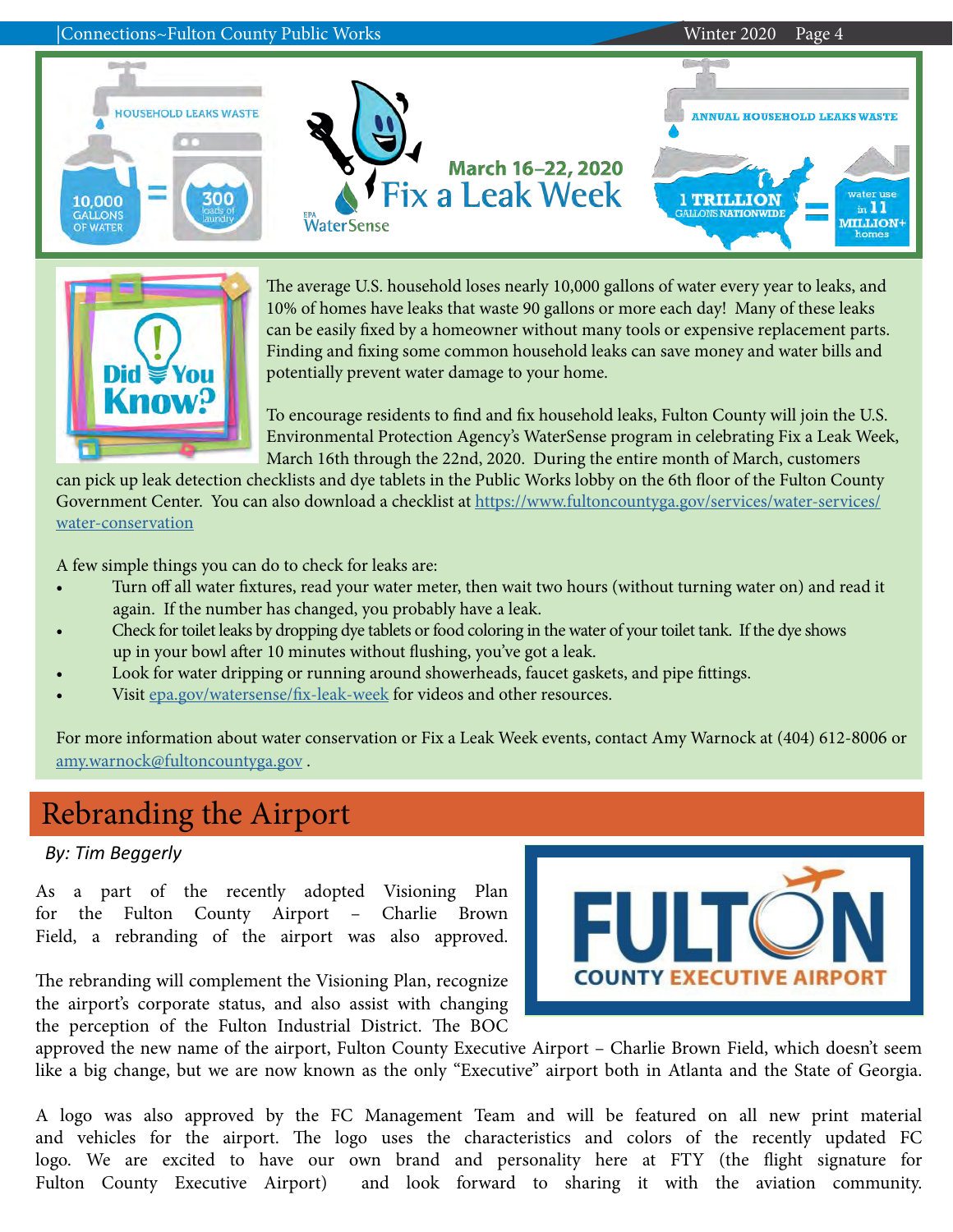## **Do Your Part: Be Septic Smart**

*By: Kelli Edwards*



For many, managing a septic system can appear to be a daunting task. In an effort to support Fulton County residents, the Public Education and Outreach team of Public Works is conducting a series of Septic System Maintenance Workshops throughout the county. Since the start of 2020, the PEO team has conducted one workshop for realtors and another for homeowners.

In partnership with our sister cities and the Board of Health, the workshops are designed to provide our residents with the tips and necessary tools to properly AND safely manage their onsite wastewater system. Additional information was provided to participants about the process of transitioning from septic to the sewer system with Fulton County Public Works.

According to our post-workshop survey, one resident stated " [Our facilitators] did an excellent job explaining how septic tanks are designed, maintained, discontinued, and answered all other related questions. I was very impressed with the content, and both facilitators. I will definitely attend future workshops.]"

Our next septic system maintenance workshop will take place on Wednesday, March 4, 2020 from 10:00 AM - 1:00 PM at the Coldwell Banker Residential Brokerage Office off Roswell Road. For more information about our Septic System Program offerings, please contact Environmental Quality and Education Manager, Kelli L. Edwards at 404-612-8745.

## **Fulton County Receives GAWP Platinum Award for CMOM Program**

*By: Charles Nezianya*



 Capacity Management Operation and Maintenance (CMOM) program won the Georgia Association of Water Professionals (GAWP) Platinum Award for Wastewater Collection System Excellence for 2019.

This prestigious award is an audit of the entire wastewater collection system to determine whether the Department of Public Works has adequate programs in place to prevent and/

or address sanitary sewer overflows (SSOs). GAWP auditors evaluated the following areas: planned preventative maintenance, reactive or emergency maintenance, SSOs notification and mitigation plan, number of SSOs, budget, operators and crew members training and certifications, safety training, communication, industrial and commercial pretreatment programs, public education and outreach, facilities and equipment maintenance, pump stations and force main operations, and capacity system analysis program. Congratulations to Public Works for a job well done!

| <b>Fulton County</b><br><b>Board of Commissioners</b><br>General Number 404-612-8200 |  |
|--------------------------------------------------------------------------------------|--|
| Chairman-Rob Pitts<br>(At-Large)                                                     |  |
| Vice-Chair Marvin S. Arrington Jr.<br>(District 5)                                   |  |
| Commissioner Liz Housmann<br>(District 1)                                            |  |
| Commissioner Bob Ellis<br>(District 2)                                               |  |
| Commissioner Lee Morris<br>(District 3)                                              |  |
| Commissioner Natalie Hall<br>(District 4)                                            |  |
| Commissioner Joe Carn<br>(District 6)                                                |  |